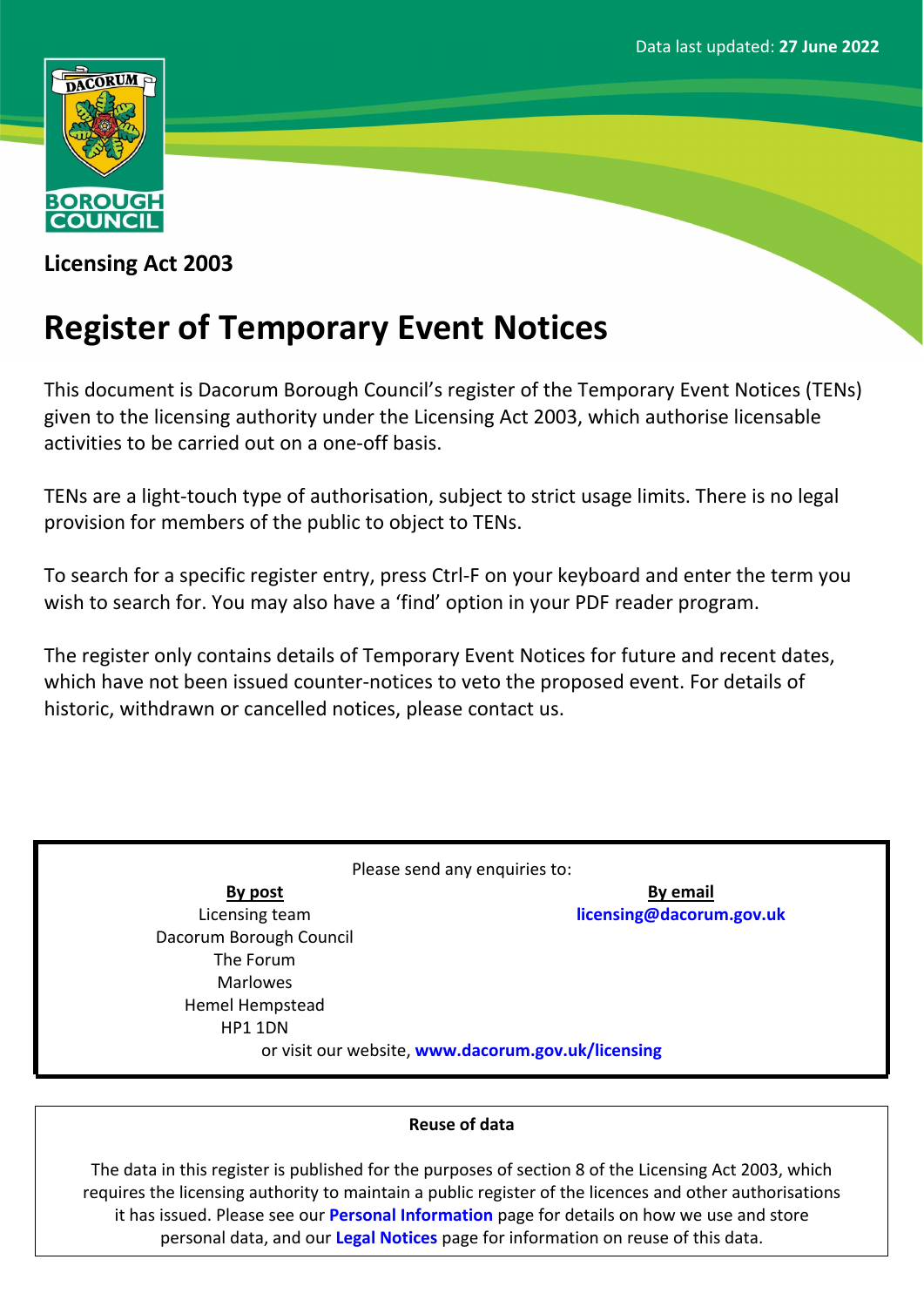## Dacorum Borough Council<br>Register of Temporary Event Notices<br>Register of Temporary Event Notices **Register of Temporary Event Notices**

|                     |                                                                                                                                           |                               |                             | Licensable activities authorised:<br>See our website for more information |                              |                            |                           |  |  |
|---------------------|-------------------------------------------------------------------------------------------------------------------------------------------|-------------------------------|-----------------------------|---------------------------------------------------------------------------|------------------------------|----------------------------|---------------------------|--|--|
| Reference<br>number | <b>Premises</b>                                                                                                                           | <b>Event period</b><br>begins | <b>Event period</b><br>ends | Sale of alcohol                                                           | Supply of alcohol<br>by club | entertainment<br>Regulated | Late night<br>refreshment |  |  |
| M053443             | <b>Bovingdon Memorial Hall</b><br><b>Memorial Hall</b><br><b>High Street</b><br>Bovingdon<br>Hemel Hempstead<br>Hertfordshire<br>HP3 OHJ  | <b>6 August 2022</b>          | <b>6 August 2022</b>        |                                                                           |                              |                            |                           |  |  |
| M053652             | <b>Camelot R U F Club</b><br>Hemel Hempstead Camelot Rugby<br>Club<br>Chaulden Lane<br>Hemel Hempstead<br>Hertfordshire<br><b>HP1 2BS</b> | 9 July 2022                   | 9 July 2022                 |                                                                           |                              |                            |                           |  |  |
| M053775             | <b>Hoo Wood</b><br>Lamsey Farm<br>Dagnall Road<br>Little Gaddesden<br>Berkhamsted<br>Hertfordshire<br><b>HP4 1QS</b>                      | 30 July 2022                  | 31 July 2022                |                                                                           |                              |                            |                           |  |  |
| M053855             | <b>Flaunden Village Hall</b><br>Flaunden Village Hall<br><b>Birch Lane</b><br>Flaunden<br>Hemel Hempstead<br>Hertfordshire<br>HP3 OPT     | 4 June 2022                   | 4 June 2022                 |                                                                           |                              |                            |                           |  |  |
| M053956             | <b>Langley Hill Independent School</b><br>Langley Hill Independent School<br>Langley Hill<br>Kings Langley<br>Hertfordshire<br>WD4 9HG    | 30 July 2022                  | 30 July 2022                |                                                                           |                              |                            |                           |  |  |
| M053963             | Carronade<br>St Margarets Lane<br>Great Gaddesden<br>Hemel Hempstead, Herts<br>HP1 3BZ                                                    | 23 July 2022                  | 23 July 2022                |                                                                           |                              |                            |                           |  |  |
| M054031             | <b>Adeyfield Community Centre</b><br>Adeyfield Community Centre<br>The Queens Square<br>Hemel Hempstead<br>Hertfordshire<br>HP2 4EW       | 18 June 2022                  | 19 June 2022                |                                                                           |                              |                            |                           |  |  |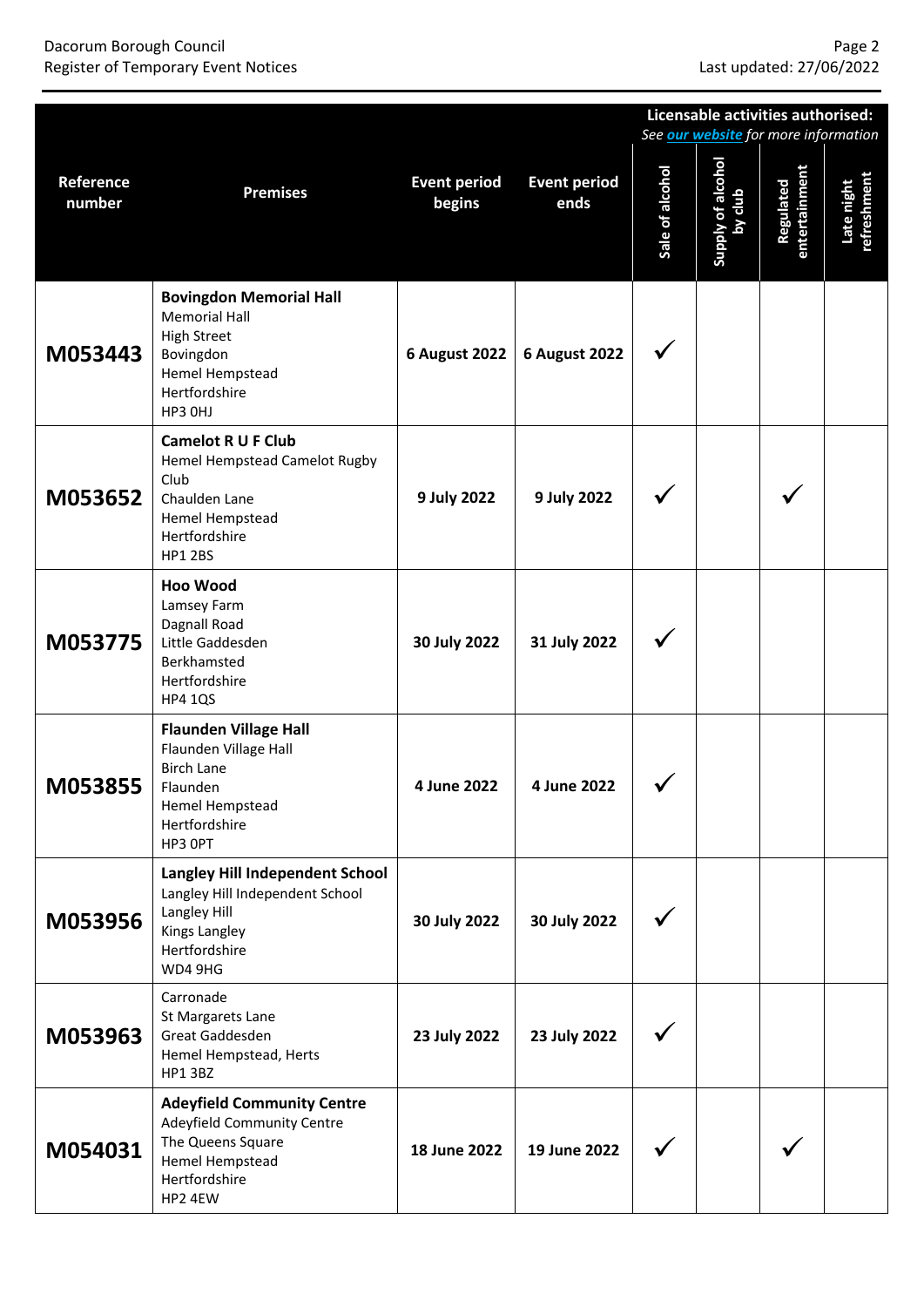#### Dacorum Borough Council Page 3 Register of Temporary Event Notices Last updated: 27/06/2022

|                     |                                                                                                                                             |                               |                             | Licensable activities authorised:<br>See <b>our website</b> for more information |                              |                            |                                  |  |
|---------------------|---------------------------------------------------------------------------------------------------------------------------------------------|-------------------------------|-----------------------------|----------------------------------------------------------------------------------|------------------------------|----------------------------|----------------------------------|--|
| Reference<br>number | <b>Premises</b>                                                                                                                             | <b>Event period</b><br>begins | <b>Event period</b><br>ends | Sale of alcohol                                                                  | Supply of alcohol<br>by club | entertainment<br>Regulated | <b>refreshment</b><br>Late night |  |
| M054038             | <b>Lockers Park Preparatory</b><br><b>School</b><br>Lockers Park School<br>Lockers Park Lane<br>Hemel Hempstead<br>Hertfordshire<br>HP1 1TL | 18 June 2022                  | 19 June 2022                |                                                                                  |                              |                            |                                  |  |
| M054054             | <b>Tring Park School for the</b><br><b>Performing Arts</b><br><b>Mansion Drive</b><br><b>Tring</b><br>Herts<br><b>HP23 5LX</b>              | 9 July 2022                   | 9 July 2022                 |                                                                                  |                              |                            |                                  |  |
| M054069             | <b>Tring Memorial Garden</b><br><b>Memorial Gardens</b><br><b>High Street</b><br><b>Tring</b><br>Hertfordshire<br><b>HP23 4AF</b>           | 5 June 2022                   | 5 June 2022                 |                                                                                  |                              |                            |                                  |  |
| M054095             | <b>Ashridge Golf Club Limited</b><br>Ashridge Golf Club<br>Golf Club Road<br>Little Gaddesden<br>Berkhamsted<br>Hertfordshire<br>HP4 1LY    | 25 June 2022                  | 26 June 2022                |                                                                                  |                              |                            |                                  |  |
| M054143             | <b>Pound Meadow</b><br><b>Station Road</b><br><b>Tring</b><br>Herts<br><b>HP23 6HA</b>                                                      | 9 July 2022                   | 9 July 2022                 |                                                                                  |                              |                            |                                  |  |
| M054186             | <b>St John the Baptist Church</b><br>Pipers Hill<br>Great Gaddesden<br>HP1 3BY                                                              | 4 June 2022                   | 4 June 2022                 |                                                                                  |                              |                            |                                  |  |
| M054190             | <b>Boxmoor Primary School</b><br>Boxmoor Jmi School<br>Cowper Road<br>Hemel Hempstead<br>Hertfordshire<br>HP1 1PF                           | 9 July 2022                   | 9 July 2022                 |                                                                                  |                              |                            |                                  |  |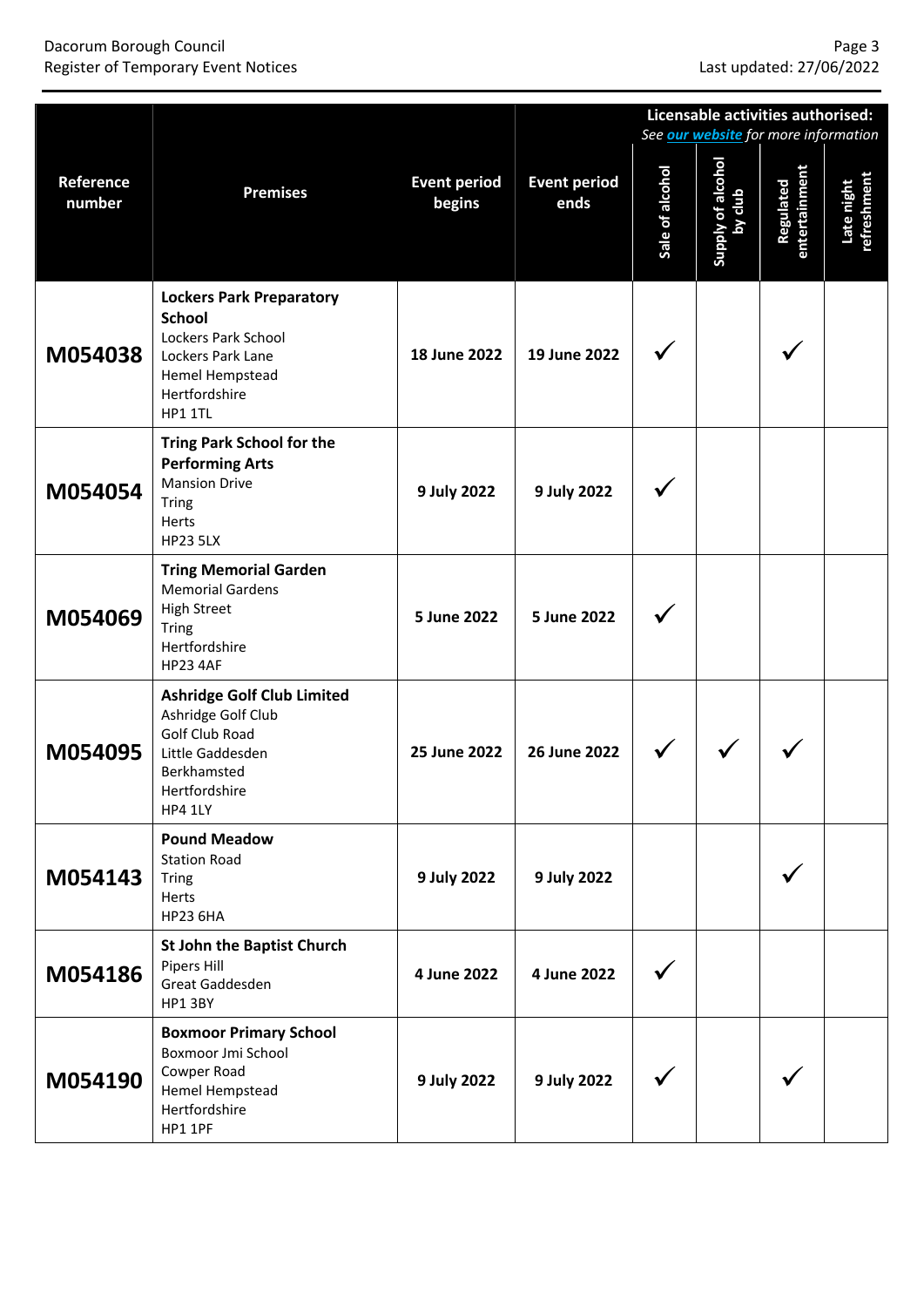#### Dacorum Borough Council Page 4 Register of Temporary Event Notices Last updated: 27/06/2022

|                     |                                                                                                                                      |                               |                             | Licensable activities authorised:<br>See <b>our website</b> for more information |                              |                            |                           |  |
|---------------------|--------------------------------------------------------------------------------------------------------------------------------------|-------------------------------|-----------------------------|----------------------------------------------------------------------------------|------------------------------|----------------------------|---------------------------|--|
| Reference<br>number | <b>Premises</b>                                                                                                                      | <b>Event period</b><br>begins | <b>Event period</b><br>ends | Sale of alcohol                                                                  | Supply of alcohol<br>by club | entertainment<br>Regulated | Late night<br>refreshment |  |
| M054195             | <b>Startop Farm</b><br><b>Startop Farm</b><br>Lower Icknield Way<br>Marsworth<br><b>Tring</b><br>Hertfordshire<br><b>HP23 4LL</b>    | 19 June 2022                  | 19 June 2022                |                                                                                  |                              |                            |                           |  |
| M054229             | <b>Felden Lodge</b><br>Felden Lodge<br>Felden Lane<br>Hemel Hempstead<br>Hertfordshire<br>HP3 OBL                                    | 23 July 2022                  | 23 July 2022                |                                                                                  |                              |                            |                           |  |
| M054240             | <b>Pound Meadow</b><br><b>Station Road</b><br><b>Tring</b><br>Herts<br><b>HP23 6HA</b>                                               | 9 July 2022                   | 9 July 2022                 |                                                                                  |                              |                            |                           |  |
| M054243             | <b>Tring &amp; District Conservative</b><br><b>Club</b><br>70 High Street<br><b>Tring</b><br>Hertfordshire<br><b>HP23 4AF</b>        | 3 June 2022                   | 3 June 2022                 |                                                                                  |                              |                            |                           |  |
| M054249             | <b>Potten End Cricket Club</b><br>Sports Ground<br>Homefield<br>Potten End<br>Hertfordshire<br>HP4 2QX                               | 2 June 2022                   | 5 June 2022                 |                                                                                  |                              |                            |                           |  |
| M054260             | <b>Bourne End Village Hall</b><br>Bourne End Hall<br>London Road<br><b>Bourne End</b><br>Hemel Hempstead<br>Hertfordshire<br>HP1 2RJ | 5 June 2022                   | 5 June 2022                 |                                                                                  |                              |                            |                           |  |
| M054262             | Little Gaddesden Playing fields<br>Church Road<br>Little Gaddesden<br>Herts<br>HP4 1NX                                               | 5 June 2022                   | 5 June 2022                 |                                                                                  |                              |                            |                           |  |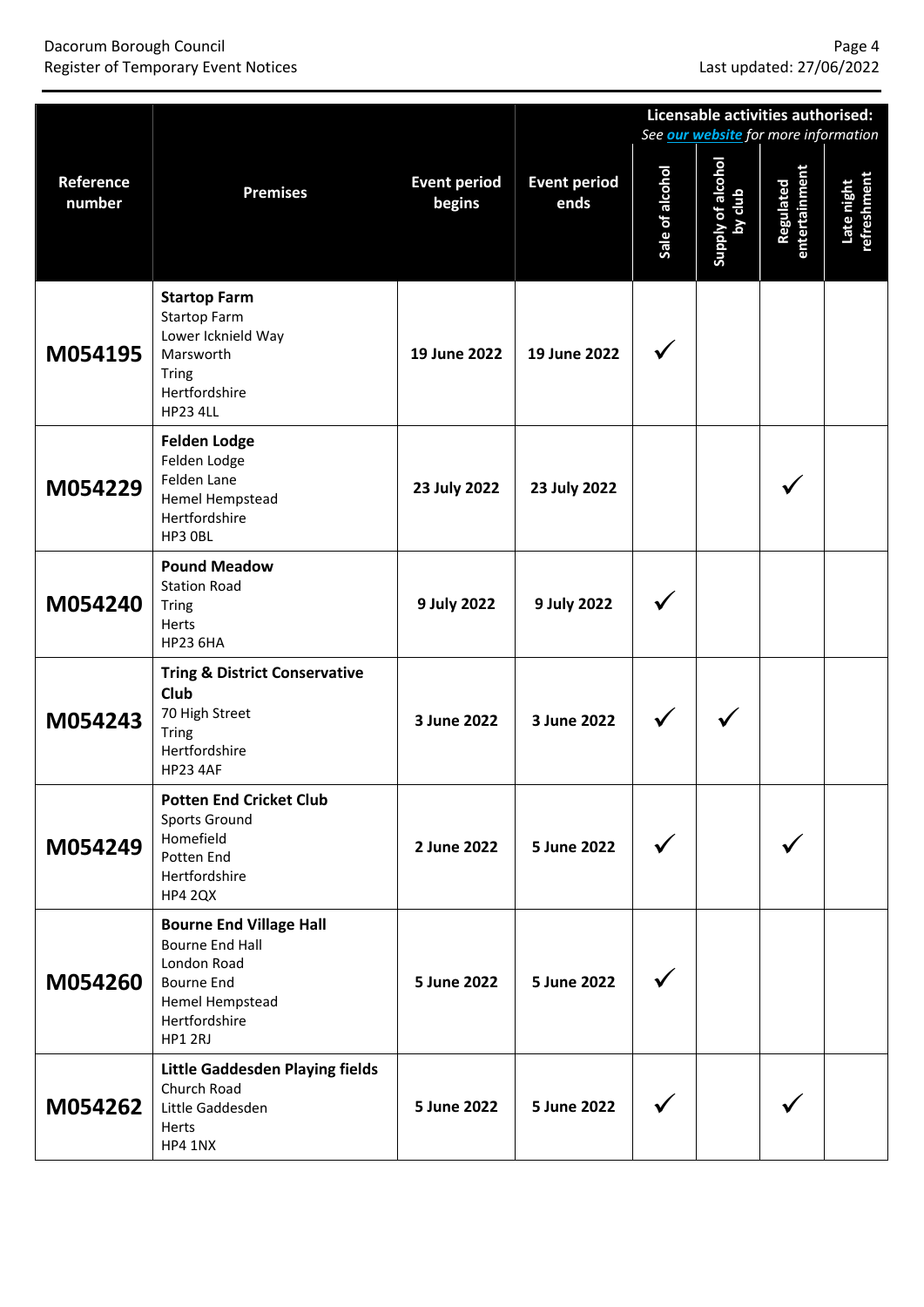#### Dacorum Borough Council Page 5 Register of Temporary Event Notices Last updated: 27/06/2022

|                     |                                                                                                                                              |                               |                             |                 | Licensable activities authorised:<br>See <b>our website</b> for more information |                            |                           |  |  |
|---------------------|----------------------------------------------------------------------------------------------------------------------------------------------|-------------------------------|-----------------------------|-----------------|----------------------------------------------------------------------------------|----------------------------|---------------------------|--|--|
| Reference<br>number | <b>Premises</b>                                                                                                                              | <b>Event period</b><br>begins | <b>Event period</b><br>ends | Sale of alcohol | Supply of alcohol<br>by club                                                     | entertainment<br>Regulated | refreshment<br>Late night |  |  |
| M054269             | <b>Pound Meadow</b><br><b>Station Road</b><br><b>Tring</b><br>Herts<br><b>HP23 6HA</b>                                                       | <b>7 July 2022</b>            | 10 July 2022                |                 |                                                                                  |                            |                           |  |  |
| M054270             | <b>St Peters and St Pauls</b><br>St Peter And St Paul<br>Church Yard<br>Tring<br>Hertfordshire<br><b>HP23 5AE</b>                            | 3 June 2022                   | 3 June 2022                 |                 |                                                                                  |                            |                           |  |  |
| M054279             | <b>Bovingdon Cricket Club</b><br><b>Cricket Club Pavilion</b><br>Bovingdon Green<br>Bovingdon<br>Hemel Hempstead<br>Hertfordshire<br>HP3 OLB | 2 June 2022                   | 2 June 2022                 |                 |                                                                                  |                            |                           |  |  |
| M054285             | <b>High Winds Farm</b><br>High Winds Farm<br><b>Hicks Road</b><br>Markyate<br>St Albans, Herts<br>AL3 8LW                                    | 4 June 2022                   | 4 June 2022                 |                 |                                                                                  |                            |                           |  |  |
| M054290             | <b>Frogmore Paper Mill</b><br>Paper Trail<br>Fourdrinier Way<br>Hemel Hempstead<br>Hertfordshire<br>HP3 9RY                                  | 16 July 2022                  | 17 July 2022                |                 |                                                                                  |                            |                           |  |  |
| M054294             | 18 Campion Road<br>Hemel Hempstead<br>Hertfordshire<br>HP1 2DN                                                                               | 3 June 2022                   | 4 June 2022                 |                 |                                                                                  |                            |                           |  |  |
| M054296             | Kinross<br>Golf Club Road<br>Little Gaddesden<br>Berkhamsted<br>Hertfordshire<br>HP4 1LY                                                     | 9 July 2022                   | 10 July 2022                |                 |                                                                                  |                            |                           |  |  |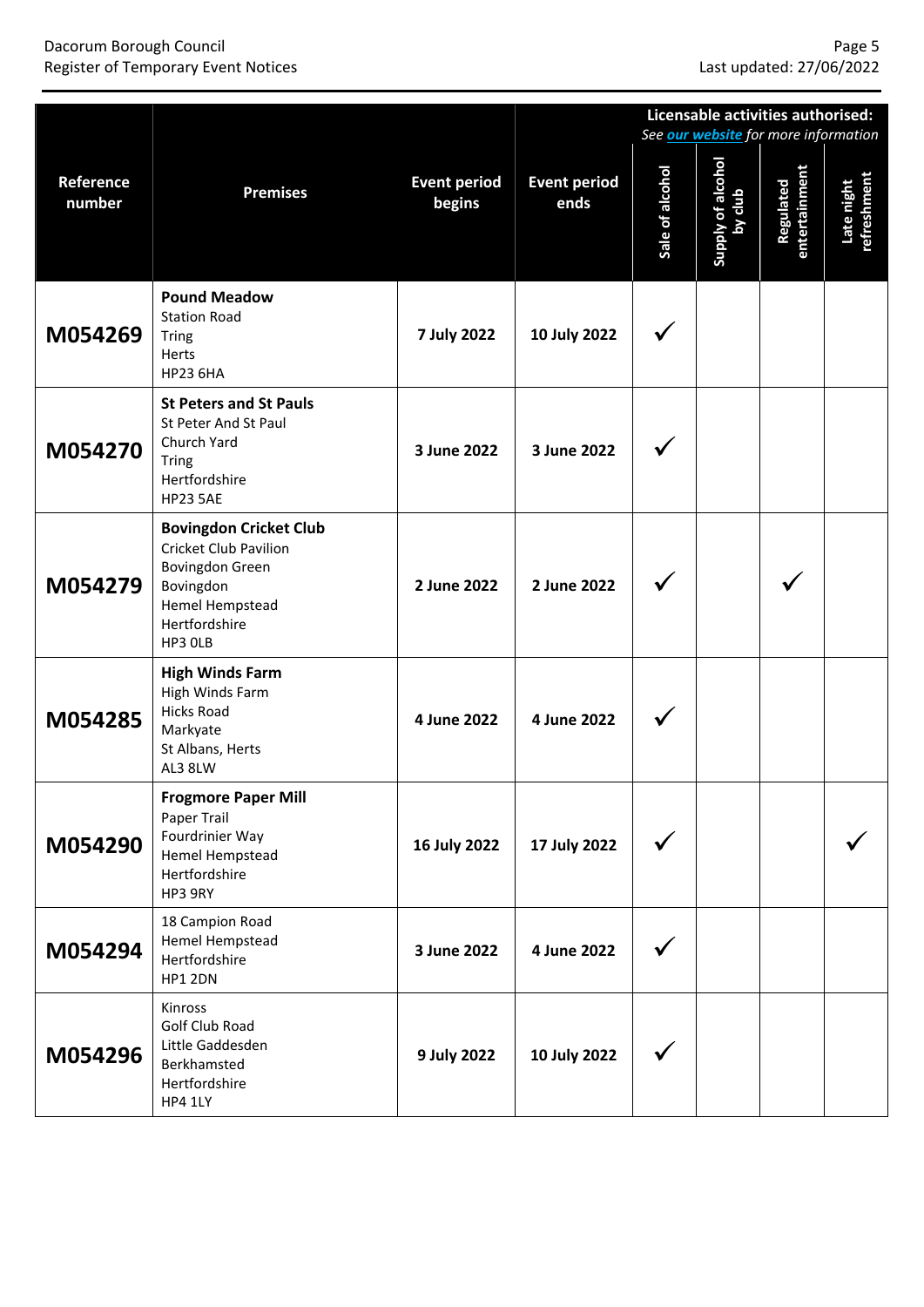#### Dacorum Borough Council Page 6 Register of Temporary Event Notices Last updated: 27/06/2022

|                     |                                                                                                                                           |                               |                             | Licensable activities authorised:<br>See our website for more information |                              |                            |                           |  |
|---------------------|-------------------------------------------------------------------------------------------------------------------------------------------|-------------------------------|-----------------------------|---------------------------------------------------------------------------|------------------------------|----------------------------|---------------------------|--|
| Reference<br>number | <b>Premises</b>                                                                                                                           | <b>Event period</b><br>begins | <b>Event period</b><br>ends | Sale of alcohol                                                           | Supply of alcohol<br>by club | entertainment<br>Regulated | Late night<br>refreshment |  |
| M054301             | <b>Bovingdon Memorial Hall</b><br><b>Memorial Hall</b><br><b>High Street</b><br>Bovingdon<br>Hemel Hempstead<br>Hertfordshire<br>HP3 OHJ  | 26 June 2022                  | 26 June 2022                |                                                                           |                              |                            |                           |  |
| M054304             | <b>Belswains Primary School</b><br><b>Belswains Primary School</b><br>Barnfield<br>Hemel Hempstead<br>Hertfordshire<br>HP3 9QJ            | 11 June 2022                  | 11 June 2022                |                                                                           |                              |                            |                           |  |
| M054305             | <b>Aldbury Recreation Ground</b><br><b>Recreation Field</b><br><b>Stocks Road</b><br>Aldbury<br>Tring<br>Hertfordshire<br><b>HP23 5RT</b> | 5 June 2022                   | 5 June 2022                 |                                                                           |                              |                            |                           |  |
| M054309             | <b>Ashlyns School</b><br>Ashlyns School<br>Chesham Road<br>Berkhamsted<br>Hertfordshire<br>HP4 3AE                                        | 15 July 2022                  | 16 July 2022                |                                                                           |                              |                            |                           |  |
| M054323             | <b>Pound Meadow</b><br><b>Station Road</b><br><b>Tring</b><br>Herts<br><b>HP23 6HA</b>                                                    | 5 June 2022                   | 5 June 2022                 |                                                                           |                              |                            |                           |  |
| M054325             | <b>Redz Bar</b><br>25 High Street<br>Hemel Hempstead<br>Hertfordshire<br>HP1 3AA                                                          | 2 June 2022                   | 3 June 2022                 |                                                                           |                              |                            |                           |  |
| M054338             | <b>The Pavillion</b><br><b>Flamstead Sports Association</b><br>Friendless Lane<br>Flamstead<br>St Albans<br>Hertfordshire<br>AL3 8DE      | 3 June 2022                   | 3 June 2022                 |                                                                           |                              |                            |                           |  |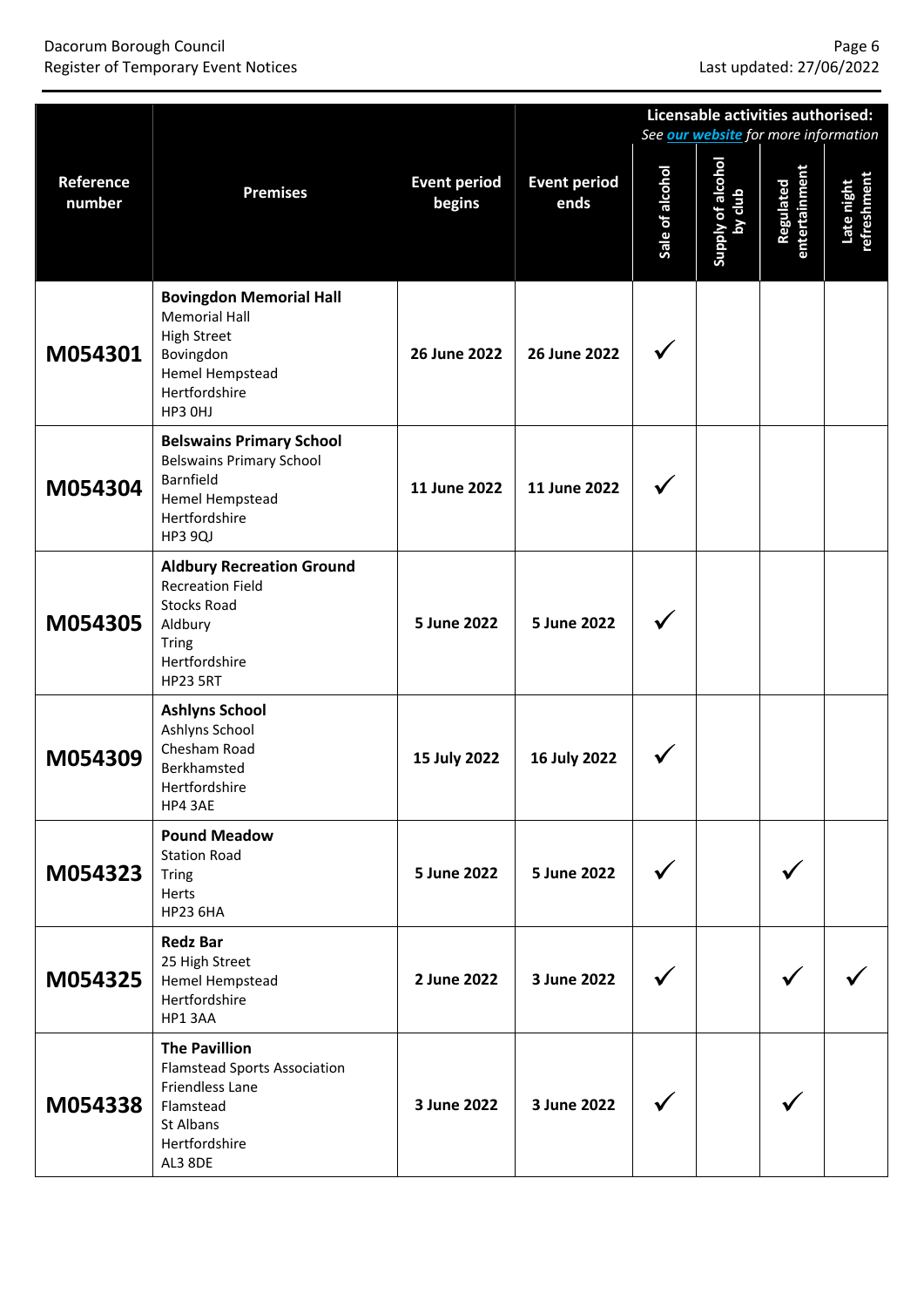## Page 7<br>
Dacorum Borough Council<br>
Register of Temporary Event Notices<br>
Register of Temporary Event Notices **Register of Temporary Event Notices**

|                     |                                                                                                                                 |                               |                             | Licensable activities authorised:<br>See <b>our website</b> for more information |                              |                            |                           |  |  |
|---------------------|---------------------------------------------------------------------------------------------------------------------------------|-------------------------------|-----------------------------|----------------------------------------------------------------------------------|------------------------------|----------------------------|---------------------------|--|--|
| Reference<br>number | <b>Premises</b>                                                                                                                 | <b>Event period</b><br>begins | <b>Event period</b><br>ends | Sale of alcohol                                                                  | Supply of alcohol<br>by club | entertainment<br>Regulated | Late night<br>refreshment |  |  |
| M054344             | <b>The Red Lion</b><br>The Red Lion<br>Leighton Buzzard Road<br><b>Water End</b><br>Hemel Hempstead<br>Hertfordshire<br>HP1 3BD | 2 June 2022                   | 4 June 2022                 |                                                                                  |                              |                            |                           |  |  |
| M054345             | 11 Betjeman Way<br>Hemel Hempstead<br>Hertfordshire<br>HP1 3HH                                                                  | 11 June 2022                  | 11 June 2022                |                                                                                  |                              |                            |                           |  |  |
| M054350             | <b>Greenway First School</b><br>Greenway First And Nursery School<br>Crossways<br>Berkhamsted<br>Hertfordshire<br>HP4 3NH       | 25 June 2022                  | 26 June 2022                |                                                                                  |                              |                            |                           |  |  |
| M054351             | <b>Icknield Farm</b><br>Icknield Way<br><b>Tring</b><br><b>Herts</b><br><b>HP23 4JX</b>                                         | 2 July 2022                   | 2 July 2022                 |                                                                                  |                              |                            |                           |  |  |
| M054352             | <b>Gadebridge Park</b><br>Gadebridge Park<br>Leighton Buzzard Road<br>Hemel Hempstead<br>Hertfordshire<br>HP2 5HT               | 2 June 2022                   | 2 June 2022                 | ╱<br>$\checkmark$                                                                |                              | ╱<br>$\checkmark$          |                           |  |  |
| M054355             | Ye Olde Red Lion<br><b>Red Lion</b><br>London Road<br>Hemel Hempstead<br>Hertfordshire<br>HP3 9TD                               | 5 June 2022                   | 6 June 2022                 |                                                                                  |                              |                            |                           |  |  |
| M054362             | <b>St John the Baptist Church</b><br>Pipers Hill<br>Great Gaddesden<br>HP1 3BY                                                  | 9 July 2022                   | 9 July 2022                 |                                                                                  |                              |                            |                           |  |  |
| M054363             | <b>Theravet</b><br>Jacks Unit<br>The Common<br>Chipperfield<br>Kings Langley<br>Hertfordshire<br>WD4 9BL                        | 25 June 2022                  | 25 June 2022                |                                                                                  |                              |                            |                           |  |  |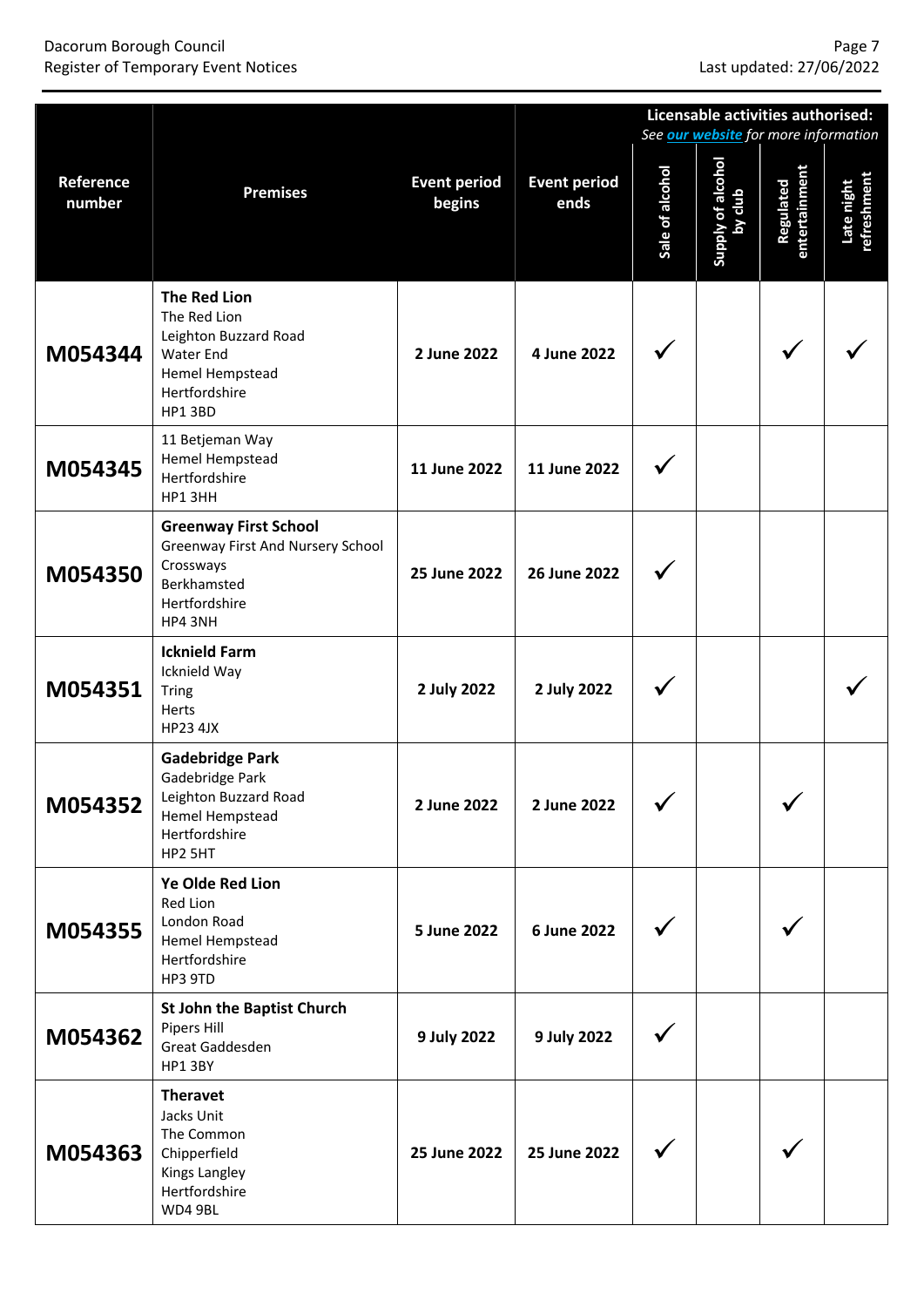#### Dacorum Borough Council Page 8 Register of Temporary Event Notices Last updated: 27/06/2022

|                     |                                                                                                                                                    |                               |                             | Licensable activities authorised: |                                                                             |                            |                           |  |
|---------------------|----------------------------------------------------------------------------------------------------------------------------------------------------|-------------------------------|-----------------------------|-----------------------------------|-----------------------------------------------------------------------------|----------------------------|---------------------------|--|
| Reference<br>number | <b>Premises</b>                                                                                                                                    | <b>Event period</b><br>begins | <b>Event period</b><br>ends | Sale of alcohol                   | See <b>our website</b> for more information<br>Supply of alcohol<br>by club | entertainment<br>Regulated | Late night<br>refreshment |  |
| M054368             | <b>Spencer Holland Childrens</b><br>Playground<br>Spencer Holland Playing Ground<br>Vicarage Road<br>Potten End<br>Hertfordshire<br><b>HP4 2QZ</b> | 4 June 2022                   | 4 June 2022                 |                                   |                                                                             |                            |                           |  |
| M054369             | <b>Poppies Cafe</b><br>Aldbury Village Club<br><b>Toms Hill Road</b><br>Aldbury<br><b>Tring</b><br>Hertfordshire<br><b>HP23 5SA</b>                | 2 June 2022                   | 6 June 2022                 |                                   |                                                                             |                            |                           |  |
| M054372             | <b>Bridgewater Primary School</b><br><b>Bridgewater Primary School</b><br><b>Bridle Way</b><br>Berkhamsted<br>Hertfordshire<br>HP4 1HL             | 2 July 2022                   | 3 July 2022                 |                                   |                                                                             |                            |                           |  |
| M054375             | <b>Westwick Field</b><br><b>Westwick Field</b><br>Leverstock Green Playing field<br>Village Green<br>Leverstock Green<br><b>TL08 06NE</b>          | 3 June 2022                   | 3 June 2022                 |                                   |                                                                             |                            |                           |  |
| M054385             | All Saints Church and Hall<br>All Saints Church<br>Church Lane<br><b>Kings Langley</b><br>Hertfordshire<br>WD4 8JL                                 | 5 June 2022                   | 5 June 2022                 |                                   |                                                                             |                            |                           |  |
| M054386             | <b>The Orange Buffalo</b><br>4 Riverside<br>Hemel Hempstead<br>Hertfordshire<br><b>HP1 1BT</b>                                                     | 11 June 2022                  | 12 June 2022                |                                   |                                                                             |                            |                           |  |
| M054387             | <b>Bovingdon Memorial Hall</b><br><b>Memorial Hall</b><br><b>High Street</b><br>Bovingdon<br>Hemel Hempstead<br>Hertfordshire<br>HP3 OHJ           | 17 June 2022                  | 18 June 2022                |                                   |                                                                             |                            |                           |  |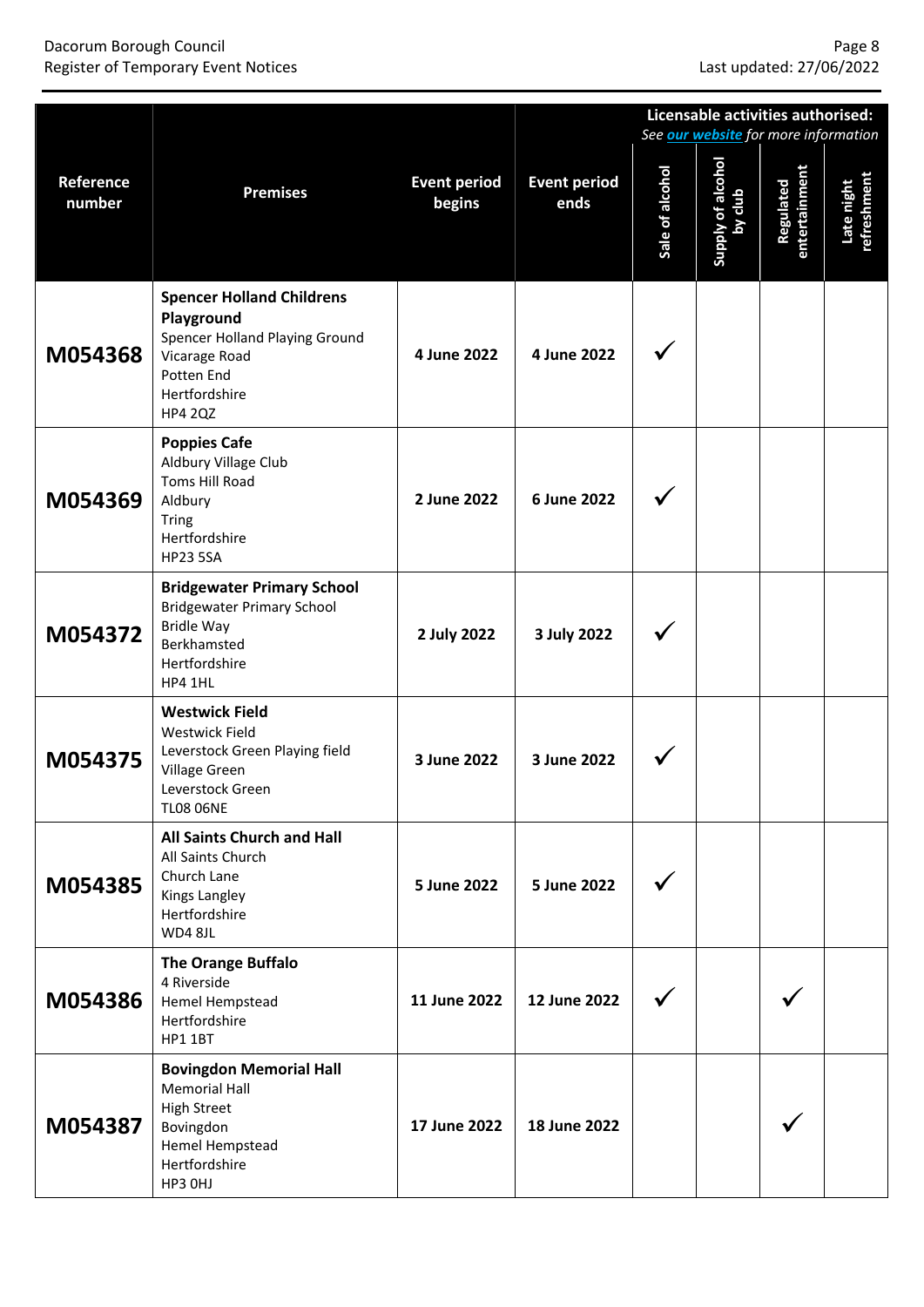#### Dacorum Borough Council Page 9 Register of Temporary Event Notices Last updated: 27/06/2022

|                     |                                                                                                                          |                               |                             | Licensable activities authorised:<br>See <b>our website</b> for more information |                              |                            |                           |  |
|---------------------|--------------------------------------------------------------------------------------------------------------------------|-------------------------------|-----------------------------|----------------------------------------------------------------------------------|------------------------------|----------------------------|---------------------------|--|
| Reference<br>number | <b>Premises</b>                                                                                                          | <b>Event period</b><br>begins | <b>Event period</b><br>ends | Sale of alcohol                                                                  | Supply of alcohol<br>by club | entertainment<br>Regulated | Late night<br>refreshment |  |
| M054388             | <b>Ms Claudine Bloom</b><br>The Meadow<br><b>Stoney Lane</b><br>Bovingdon<br>Hemel Hempstead<br>Hertfordshire<br>HP3 ODP | 16 July 2022                  | 17 July 2022                |                                                                                  |                              |                            |                           |  |
| M054391             | <b>Parish Church of St Peters</b><br>St Peters Church<br><b>High Street</b><br>Berkhamsted<br>Hertfordshire<br>HP4 3AT   | 26 June 2022                  | 26 June 2022                |                                                                                  |                              |                            |                           |  |
| M054394             | <b>Ms Claudine Bloom</b><br>The Meadow<br><b>Stoney Lane</b><br>Bovingdon<br>Hemel Hempstead<br>Hertfordshire<br>HP3 ODP | 23 July 2022                  | 24 July 2022                |                                                                                  |                              |                            |                           |  |
| M054405             | <b>Wigginton Sports Field</b><br>Chesham Road<br>Wigginton<br><b>Tring</b><br>Hertfordshire<br><b>HP23 6HH</b>           | 2 July 2022                   | 2 July 2022                 |                                                                                  |                              |                            |                           |  |
| M054407             | <b>Felden Lodge</b><br>Felden Lodge<br>Felden Lane<br>Hemel Hempstead<br>Hertfordshire<br>HP3 OBL                        | 22 July 2022                  | 24 July 2022                |                                                                                  |                              |                            |                           |  |
| M054410             | <b>Gadebridge Park</b><br>Gadebridge Park<br>Leighton Buzzard Road<br>Hemel Hempstead<br>Hertfordshire<br>HP2 5HT        | 19 June 2022                  | 19 June 2022                |                                                                                  |                              |                            |                           |  |
| M054414             | <b>Lime Walk Primary School</b><br>Lime Walk Primary School<br>Lime Walk<br>Hemel Hempstead<br>Hertfordshire<br>HP3 9LN  | 1 July 2022                   | 1 July 2022                 |                                                                                  |                              |                            |                           |  |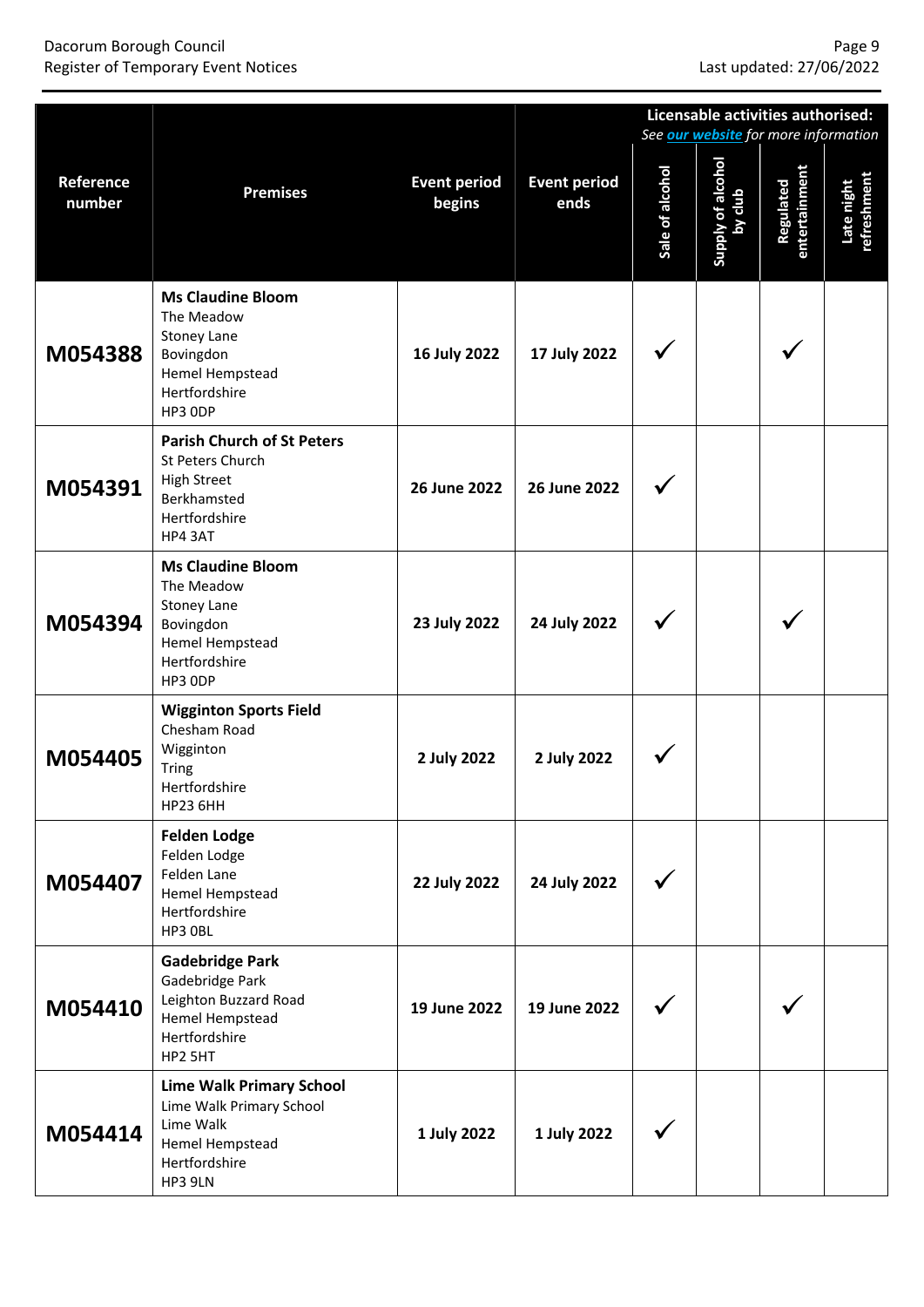#### Dacorum Borough Council Page 10 Register of Temporary Event Notices Last updated: 27/06/2022

|                     |                                                                                                                                           |                               |                             | Licensable activities authorised:<br>See <b>our website</b> for more information |                              |                            |                           |  |
|---------------------|-------------------------------------------------------------------------------------------------------------------------------------------|-------------------------------|-----------------------------|----------------------------------------------------------------------------------|------------------------------|----------------------------|---------------------------|--|
| Reference<br>number | <b>Premises</b>                                                                                                                           | <b>Event period</b><br>begins | <b>Event period</b><br>ends | Sale of alcohol                                                                  | Supply of alcohol<br>by club | entertainment<br>Regulated | Late night<br>refreshment |  |
| M054420             | Frenches Farm<br><b>Tower Hill</b><br>Chipperfield<br>Kings Langley<br>Hertfordshire<br>WD4 9LN                                           | 23 July 2022                  | 23 July 2022                |                                                                                  |                              |                            |                           |  |
| M054436             | <b>Ye Olde Red Lion</b><br>Red Lion<br>London Road<br>Hemel Hempstead<br>Hertfordshire<br>HP3 9TD                                         | 18 June 2022                  | 19 June 2022                |                                                                                  |                              |                            |                           |  |
| M054437             | <b>Ye Olde Red Lion</b><br>Red Lion<br>London Road<br>Hemel Hempstead<br>Hertfordshire<br>HP3 9TD                                         | 24 June 2022                  | 25 June 2022                |                                                                                  |                              |                            |                           |  |
| M054451             | <b>St Thomas More RC Primary</b><br><b>School</b><br>St Thomas Moore Rc Jmi School<br>Greenway<br>Berkhamsted<br>Hertfordshire<br>HP4 3LF | 24 June 2022                  | 24 June 2022                |                                                                                  |                              |                            |                           |  |
| M054452             | <b>Pound Meadow</b><br><b>Station Road</b><br><b>Tring</b><br>Herts<br><b>HP23 6HA</b>                                                    | 9 July 2022                   | 9 July 2022                 |                                                                                  |                              |                            |                           |  |
| M054455             | <b>Two Waters Primary School</b><br>Two Waters Primary School<br>High Ridge Close<br>Hemel Hempstead<br>Hertfordshire<br>HP3 0AU          | 9 July 2022                   | 9 July 2022                 |                                                                                  |                              |                            |                           |  |
| M054456             | <b>Berkhamsted Pre Prep School</b><br>Chesham Road<br>Berkhamsted<br>Herts<br><b>HP4 2SZ</b>                                              | 25 June 2022                  | 25 June 2022                |                                                                                  |                              |                            |                           |  |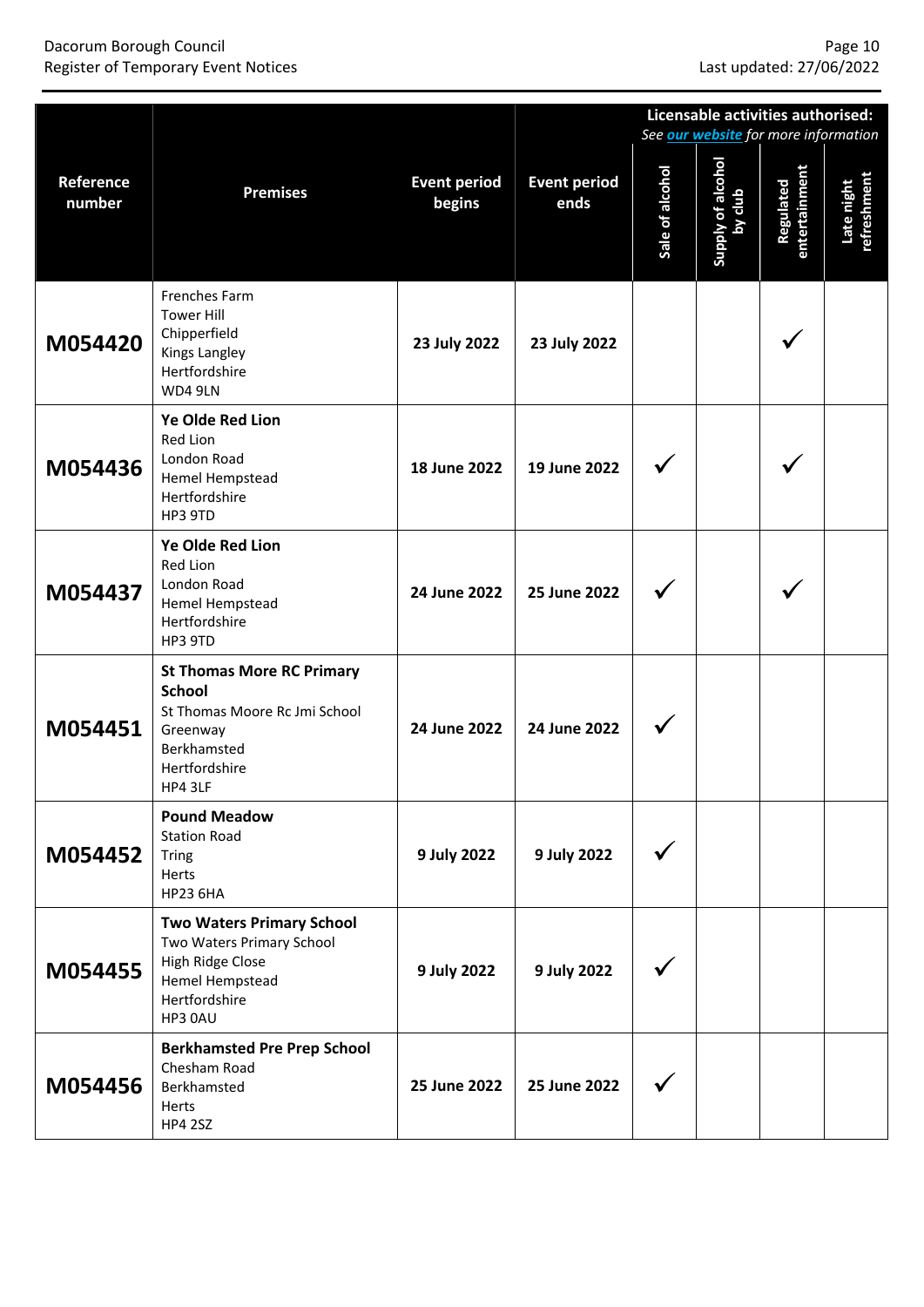## Page 11<br>Page 11<br>Register of Temporary Event Notices and Economic Page 11 Register of Temporary Event Notices **Register of Temporary Event Notices**

|                     |                                                                                                                                                                |                               |                             | Licensable activities authorised:<br>See <b>our website</b> for more information |                              |                                   |                           |  |
|---------------------|----------------------------------------------------------------------------------------------------------------------------------------------------------------|-------------------------------|-----------------------------|----------------------------------------------------------------------------------|------------------------------|-----------------------------------|---------------------------|--|
| Reference<br>number | <b>Premises</b>                                                                                                                                                | <b>Event period</b><br>begins | <b>Event period</b><br>ends | Sale of alcohol                                                                  | Supply of alcohol<br>by club | entertainment<br><b>Regulated</b> | Late night<br>refreshment |  |
| M054458             | <b>South Hill Primary School</b><br>South Hill Jmi School<br>Heath Lane<br>Hemel Hempstead<br>Hertfordshire<br>HP1 1TT                                         | 2 July 2022                   | 2 July 2022                 |                                                                                  |                              |                                   |                           |  |
| M054463             | The Gap Partnership Ltd<br><b>Ashlyns Hall</b><br>Chesham Road<br>Berkhamsted<br>Hertfordshire<br>HP4 2ST                                                      | 14 June 2022                  | 15 June 2022                |                                                                                  |                              |                                   |                           |  |
| M054464             | <b>Markyate Village &amp; Nursery</b><br><b>School</b><br>Cavendish Road<br>Markyate<br>St Albans<br>Hertfordshire<br>AL3 8PT                                  | 17 June 2022                  | 17 June 2022                |                                                                                  |                              |                                   |                           |  |
| M054466             | <b>Victoria Hall</b><br>Victoria Hall<br>8 Akeman Street<br><b>Tring</b><br>Herts<br><b>HP23 6AA</b>                                                           | 18 June 2022                  | 18 June 2022                |                                                                                  |                              |                                   |                           |  |
| M054474             | <b>Bovingdon Academy</b><br><b>Bovingdon Primary Academy</b><br><b>High Street</b><br>Bovingdon<br>Hemel Hempstead<br>Hertfordshire<br>HP3 OHL                 | 18 June 2022                  | 18 June 2022                |                                                                                  |                              |                                   |                           |  |
| M054477             | <b>Leverstock Green C of E Primary</b><br><b>School</b><br>Leverstock Church Of England<br>School<br>Green Lane<br>Hemel Hempstead<br>Hertfordshire<br>HP2 4SA | 18 June 2022                  | 18 June 2022                |                                                                                  |                              |                                   |                           |  |
| M054479             | <b>Pound Meadow</b><br><b>Station Road</b><br><b>Tring</b><br>Herts<br><b>HP23 6HA</b>                                                                         | 3 July 2022                   | 3 July 2022                 |                                                                                  |                              |                                   |                           |  |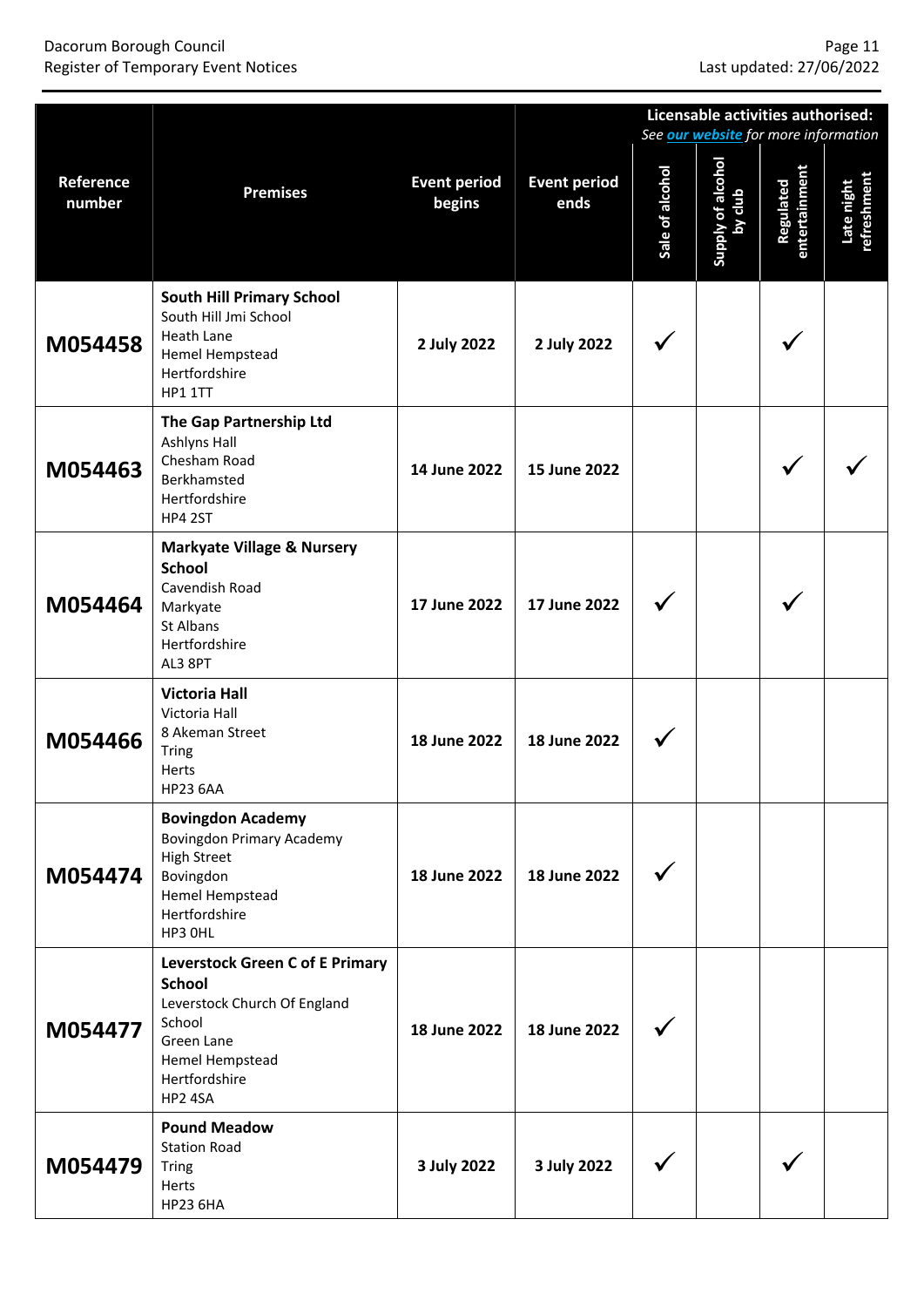#### Dacorum Borough Council Page 12 Register of Temporary Event Notices Last updated: 27/06/2022

|                     |                                                                                                                                                                               |                               |                             | Licensable activities authorised:<br>See <b>our website</b> for more information |                              |                                   |                           |  |
|---------------------|-------------------------------------------------------------------------------------------------------------------------------------------------------------------------------|-------------------------------|-----------------------------|----------------------------------------------------------------------------------|------------------------------|-----------------------------------|---------------------------|--|
| Reference<br>number | <b>Premises</b>                                                                                                                                                               | <b>Event period</b><br>begins | <b>Event period</b><br>ends | Sale of alcohol                                                                  | Supply of alcohol<br>by club | entertainment<br><b>Regulated</b> | Late night<br>refreshment |  |
| M054487             | Long Marston VA Church of<br><b>England Primary School</b><br><b>Station Road</b><br>Long Marston<br><b>Tring</b><br><b>Herts</b><br><b>HP23 4QS</b>                          | 24 June 2022                  | 24 June 2022                |                                                                                  |                              |                                   |                           |  |
| M054488             | <b>Hemel Hempstead School</b><br>Hemel Hempstead School<br>Heath Lane<br>Hemel Hempstead<br>Hertfordshire<br>HP1 1TX                                                          | 3 July 2022                   | 3 July 2022                 |                                                                                  |                              |                                   |                           |  |
| M054490             | <b>Wigginton Sports Field</b><br>Chesham Road<br>Wigginton<br><b>Tring</b><br>Hertfordshire<br><b>HP23 6HH</b>                                                                | 2 July 2022                   | 2 July 2022                 |                                                                                  |                              |                                   |                           |  |
| M054491             | <b>Berkhamsted Farmers Market</b><br><b>Berkhamsted Market</b><br><b>High Street</b><br>Berkhamsted<br>Hertfordshire                                                          | 19 June 2022                  | 19 June 2022                |                                                                                  |                              |                                   |                           |  |
| M054493             | Victoria C of E Infant and<br><b>Nursery School</b><br>Victoria Church Of England Primary<br>School<br><b>Prince Edward Street</b><br>Berkhamsted<br>Hertfordshire<br>HP4 3HA | 15 July 2022                  | 15 July 2022                |                                                                                  |                              |                                   |                           |  |
| M054498             | <b>Westbrook Hay Prep School</b><br>Westbrook Hay School<br>London Road<br>Hemel Hempstead<br>Hertfordshire<br>HP1 2RF                                                        | 2 July 2022                   | 2 July 2022                 |                                                                                  |                              |                                   |                           |  |
| M054499             | <b>Hastoe Village Hall</b><br>Hastoe Hall<br>Church Lane<br>Hastoe<br>Tring, Herts<br><b>HP23 6LU</b>                                                                         | 25 June 2022                  | 25 June 2022                |                                                                                  |                              |                                   |                           |  |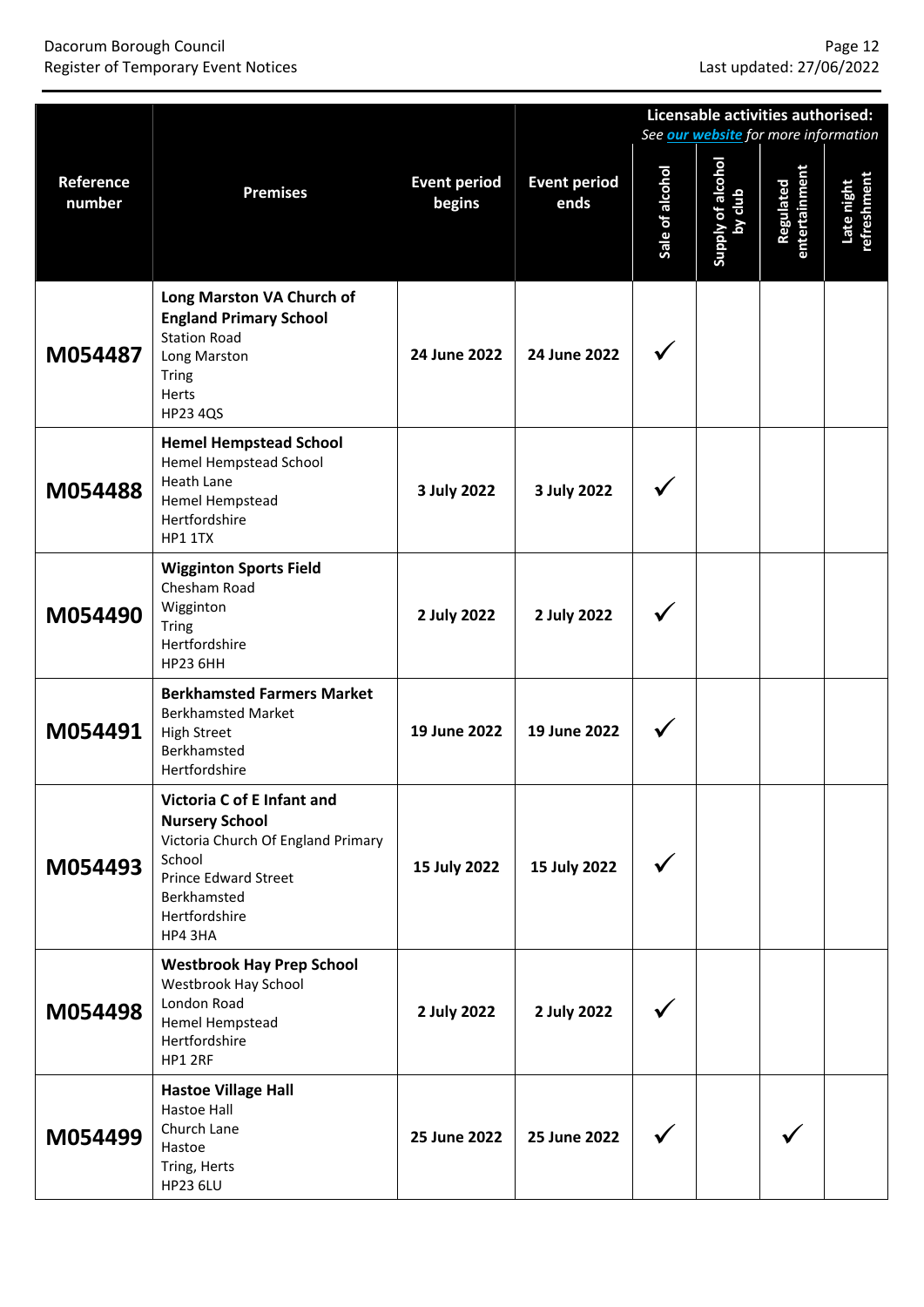#### Dacorum Borough Council Page 13 Register of Temporary Event Notices Last updated: 27/06/2022

|                     |                                                                                                                                              |                               |                             | Licensable activities authorised:<br>See our website for more information |                              |                            |                           |  |
|---------------------|----------------------------------------------------------------------------------------------------------------------------------------------|-------------------------------|-----------------------------|---------------------------------------------------------------------------|------------------------------|----------------------------|---------------------------|--|
| Reference<br>number | <b>Premises</b>                                                                                                                              | <b>Event period</b><br>begins | <b>Event period</b><br>ends | Sale of alcohol                                                           | Supply of alcohol<br>by club | entertainment<br>Regulated | Late night<br>refreshment |  |
| M054508             | Kitcheners Field<br>Castle Hill<br>Berkhamsted<br>HP4 1HE                                                                                    | 28 August<br>2022             | 29 August<br>2022           |                                                                           |                              |                            |                           |  |
| M054524             | <b>Victoria Hall</b><br>Victoria Hall<br>8 Akeman Street<br><b>Tring</b><br>Herts<br><b>HP23 6AA</b>                                         | 16 July 2022                  | 16 July 2022                |                                                                           |                              |                            |                           |  |
| M054525             | <b>St Peters Church Court House</b><br><b>St Peters Court House</b><br>Church Lane<br>Berkhamsted<br>Hertfordshire<br>HP4 2AX                | 25 June 2022                  | 25 June 2022                |                                                                           |                              |                            |                           |  |
| M054528             | <b>Berkhamsted Golf Club Ltd</b><br>The Clubhouse<br>The Common<br>Berkhamsted<br>Hertfordshire<br>HP4 2QB                                   | 9 July 2022                   | 10 July 2022                |                                                                           |                              |                            |                           |  |
| M054530             | <b>Gadebridge Park</b><br>Gadebridge Park<br>Leighton Buzzard Road<br>Hemel Hempstead<br>Hertfordshire<br>HP2 5HT                            | 25 June 2022                  | 25 June 2022                | ╱<br>$\checkmark$                                                         |                              | ╱<br>$\checkmark$          |                           |  |
| M054541             | <b>Chipperfield Village Hall</b><br>Chipperfield Community Centre<br>The Common<br>Chipperfield<br>Kings Langley<br>Hertfordshire<br>WD4 9BS | 1 July 2022                   | 1 July 2022                 |                                                                           |                              |                            |                           |  |
| M054543             | <b>Kings Langley Cricket Club</b><br>Kings Langley Cricket Club<br>Vicarage Lane<br>Kings Langley<br>Hertfordshire<br>WD4 9HS                | 25 June 2022                  | 25 June 2022                |                                                                           |                              |                            |                           |  |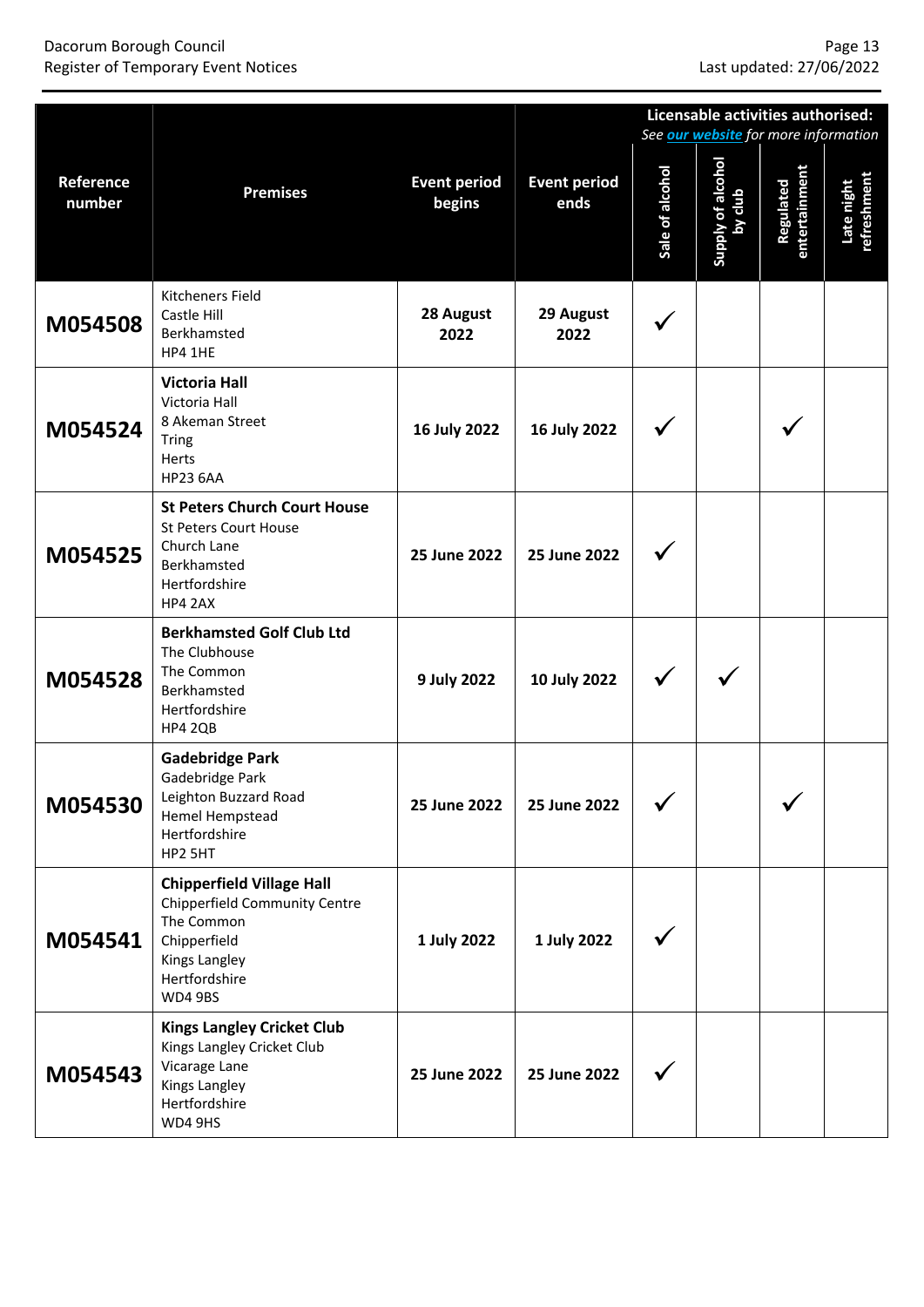#### Dacorum Borough Council Page 14 Register of Temporary Event Notices Last updated: 27/06/2022

|                     |                                                                                                                                                    |                               |                             | Licensable activities authorised:<br>See <b>our website</b> for more information |                              |                            |                           |
|---------------------|----------------------------------------------------------------------------------------------------------------------------------------------------|-------------------------------|-----------------------------|----------------------------------------------------------------------------------|------------------------------|----------------------------|---------------------------|
| Reference<br>number | <b>Premises</b>                                                                                                                                    | <b>Event period</b><br>begins | <b>Event period</b><br>ends | Sale of alcohol                                                                  | Supply of alcohol<br>by club | entertainment<br>Regulated | Late night<br>refreshment |
| M054544             | <b>St Peter and St Pauls</b><br>St Peter And St Paul<br>Church Yard<br><b>Tring</b><br>Hertfordshire<br><b>HP23 5AE</b>                            | 2 July 2022                   | 2 July 2022                 |                                                                                  |                              |                            |                           |
| M054546             | 33 Silverthorn Drive<br>Hemel Hempstead<br>Hertfordshire<br>HP3 8BX                                                                                | 16 July 2022                  | 16 July 2022                |                                                                                  |                              |                            |                           |
| M054547             | <b>Tring Park School for the</b><br><b>Performing Arts</b><br><b>Mansion Drive</b><br><b>Tring</b><br>Herts<br><b>HP23 5LX</b>                     | 9 July 2022                   | 9 July 2022                 |                                                                                  |                              |                            |                           |
| M054557             | <b>Hobbs Hill Wood Primary</b><br><b>School</b><br>Hobbs Hill Wood Primary School<br>Peascroft Road<br>Hemel Hempstead<br>Hertfordshire<br>HP3 8ER | 2 July 2022                   | 2 July 2022                 |                                                                                  |                              |                            |                           |
| M054558             | <b>Hastoe Village Hall</b><br>Hastoe Hall<br>Church Lane<br>Hastoe<br>Tring, Herts<br><b>HP23 6LU</b>                                              | 3 July 2022                   | 3 July 2022                 |                                                                                  |                              |                            |                           |
| M054563             | <b>St Peter and St Pauls</b><br>St Peter And St Paul<br>Church Yard<br><b>Tring</b><br>Hertfordshire<br><b>HP23 5AE</b>                            | 9 July 2022                   | 9 July 2022                 |                                                                                  |                              |                            |                           |
| M054564             | <b>Gadebridge Park</b><br>Gadebridge Park<br>Leighton Buzzard Road<br>Hemel Hempstead<br>Hertfordshire<br>HP2 5HT                                  | 10 July 2022                  | 10 July 2022                |                                                                                  |                              |                            |                           |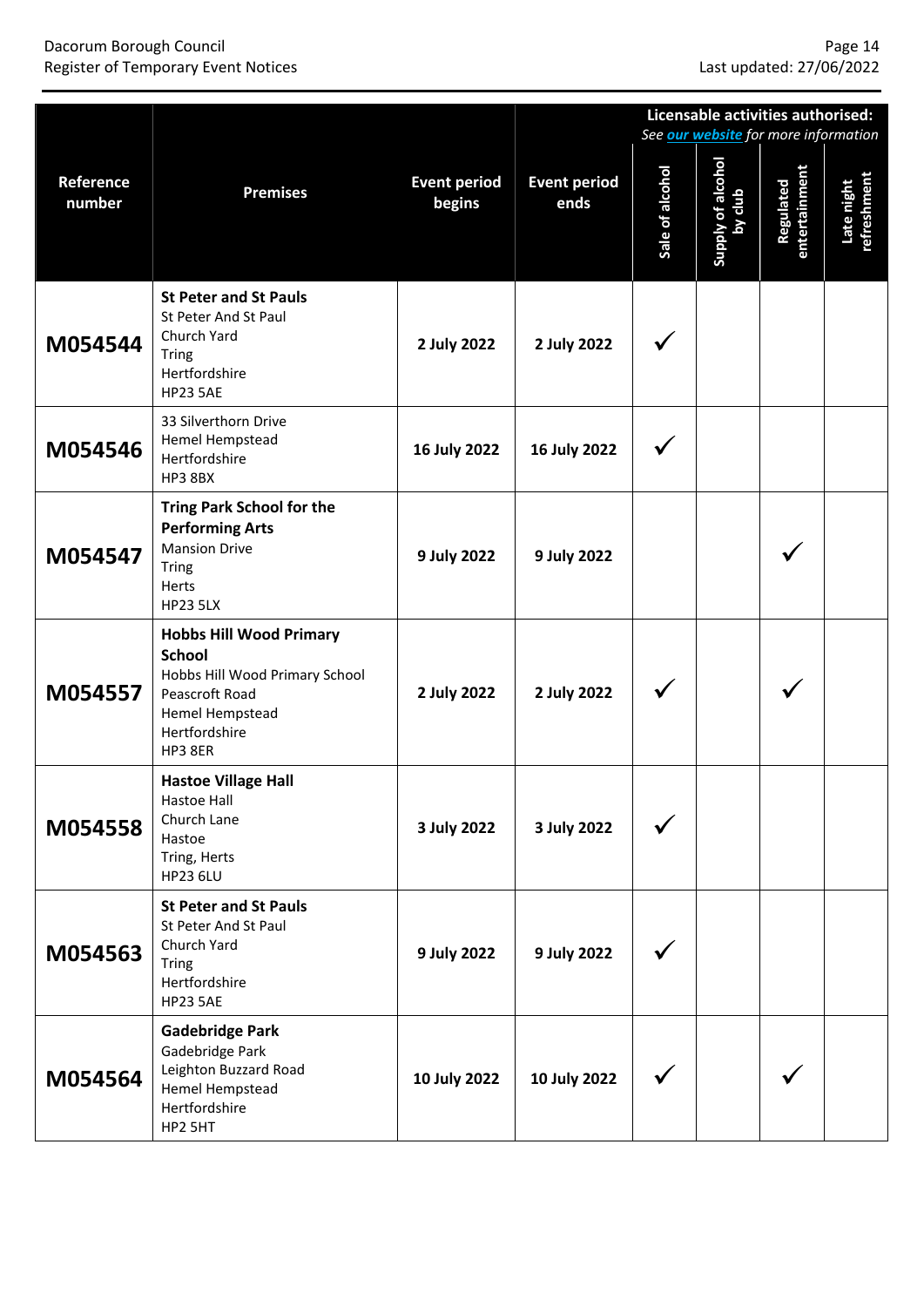#### Dacorum Borough Council Page 15 Register of Temporary Event Notices Last updated: 27/06/2022

|                     |                                                                                                                                                                            |                               |                             | Licensable activities authorised:<br>See <b>our website</b> for more information |                              |                            |                           |
|---------------------|----------------------------------------------------------------------------------------------------------------------------------------------------------------------------|-------------------------------|-----------------------------|----------------------------------------------------------------------------------|------------------------------|----------------------------|---------------------------|
| Reference<br>number | <b>Premises</b>                                                                                                                                                            | <b>Event period</b><br>begins | <b>Event period</b><br>ends | Sale of alcohol                                                                  | Supply of alcohol<br>by club | entertainment<br>Regulated | Late night<br>refreshment |
| M054565             | <b>Tring Park School for the</b><br><b>Performing Arts</b><br><b>Mansion Drive</b><br><b>Tring</b><br>Herts<br><b>HP23 5LX</b>                                             | 2 July 2022                   | 3 July 2022                 |                                                                                  |                              |                            |                           |
| M054566             | <b>Parish Church of St Peters</b><br>St Peters Church<br><b>High Street</b><br>Berkhamsted<br>Hertfordshire<br>HP4 3AT                                                     | 14 July 2022                  | 14 July 2022                |                                                                                  |                              |                            |                           |
| M054568             | <b>Pixies Hill Primary School</b><br>Pixies Hill Jmi School<br>Hazeldell Road<br>Hemel Hempstead<br>Hertfordshire<br><b>HP1 2BY</b>                                        | 9 July 2022                   | 9 July 2022                 |                                                                                  |                              |                            |                           |
| M054569             | <b>Pound Meadow</b><br><b>Station Road</b><br><b>Tring</b><br>Herts<br><b>HP23 6HA</b>                                                                                     | 9 July 2022                   | 9 July 2022                 |                                                                                  |                              |                            |                           |
| M054570             | <b>Bishop Wood C of E Junior</b><br>School<br>Bishop Wood Church Of England<br>Junior School<br><b>Frogmore Street</b><br><b>Tring</b><br>Hertfordshire<br><b>HP23 5AU</b> | 8 July 2022                   | 8 July 2022                 |                                                                                  |                              |                            |                           |
| M054578             | <b>Dower House Coffee</b><br>Dower House<br>108 High Street<br>Berkhamsted<br>Hertfordshire<br>HP4 2BL                                                                     | 15 July 2022                  | 15 July 2022                |                                                                                  |                              |                            |                           |
| M054585             | All Saints Church and Hall<br>All Saints Church<br>Church Lane<br>Kings Langley<br>Hertfordshire<br>WD4 8JL                                                                | 16 July 2022                  | 16 July 2022                |                                                                                  |                              |                            |                           |